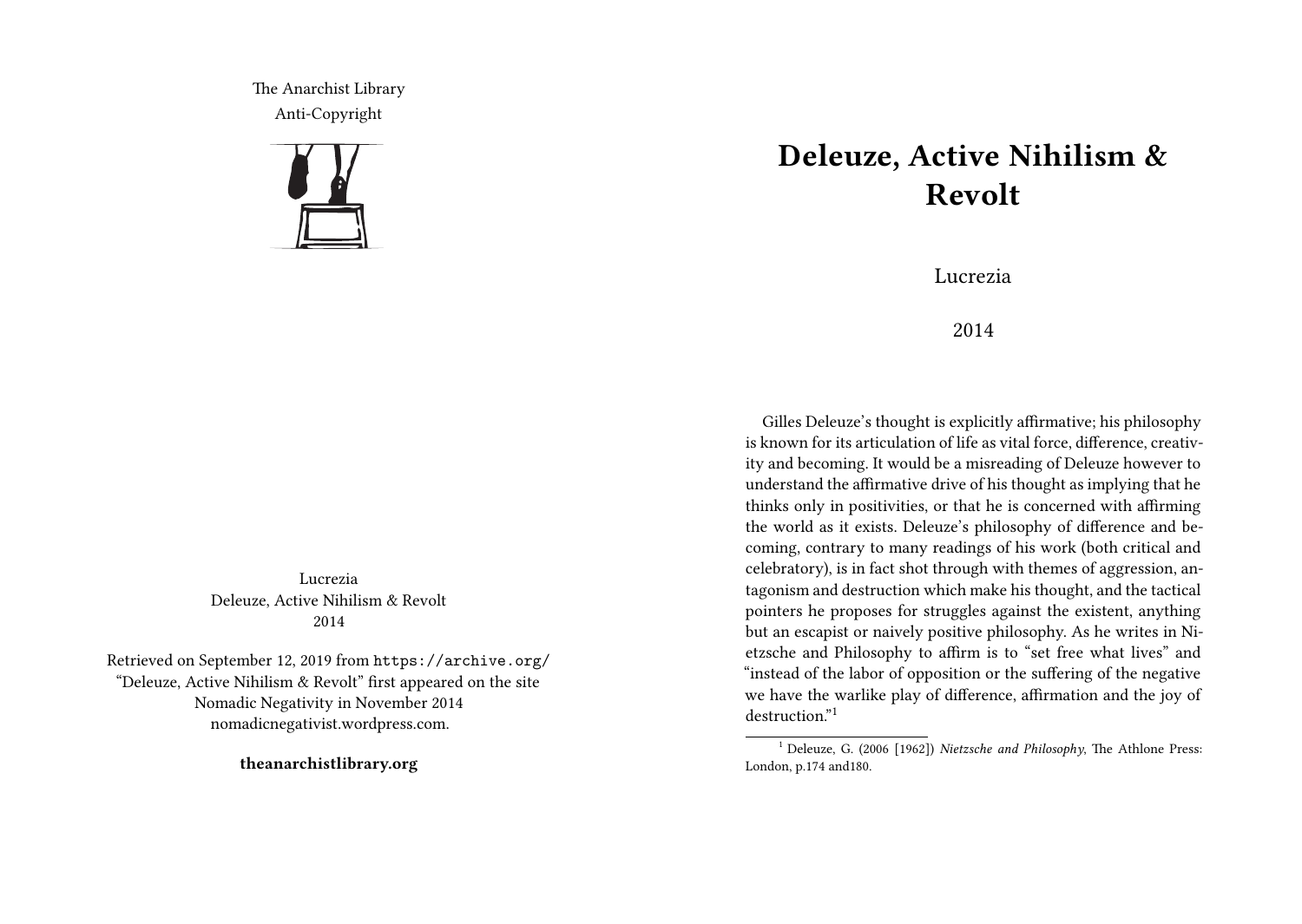This text proposes a reading of Deleuze which foregrounds the influence of Nietzsche's philosophy of active nihilism on Deleuze's thought and on what he means by affirmation. Through the lens of active nihilism, "becoming" and "nomadism" can be understood as concepts for an ethics of creative destruction and as strategies to escape capture by the State and the identities and orders it seeks to impose.

To understand Deleuzian affirmation, it is important to note that, alongside new creation, there is a violence and destruction inherent in becoming: the violence of an outside which destroys the self as it was and spurs it into new directions. This is a form of creation which leaves a trail of destruction in its wake. Deleuze and Nietzsche make clear that the force of negation which accompanies affirmation does not persist as an independent power, but is transformed or "transmuted" into something light and joyful, into a new affirmation. As Deleuze tells us, we can imagine this force of negativity as being like "soluble fire which ignites and then disappears into affirmation."

Readings and uses of Deleuze which ignore this negative shadow to affirmation, and which celebrate Deleuze's vitalist optimism while neglecting his joyful pessimism, risk obfuscating the destructive and nihilist elements of his thought. And it is this negative shadow which, it is argued here, gives Deleuzian affirmation its aggressive and antagonistic character: which make concepts such as becoming, nomadism and imperceptibility into concepts and strategies for the refusal, sabotage and destruction of systems which attempt to organize and capture forms-of-life into distinct, hierarchically organized, and controllable categories and identities.

Furthermore, Deleuze's notion of negativity offers a way to conceptualize the affective mutations of contemporary existence, such as depression, cynicism, hopelessness and passive nihilism, not as dead-ends roads of resignation nor as states of angst and alienation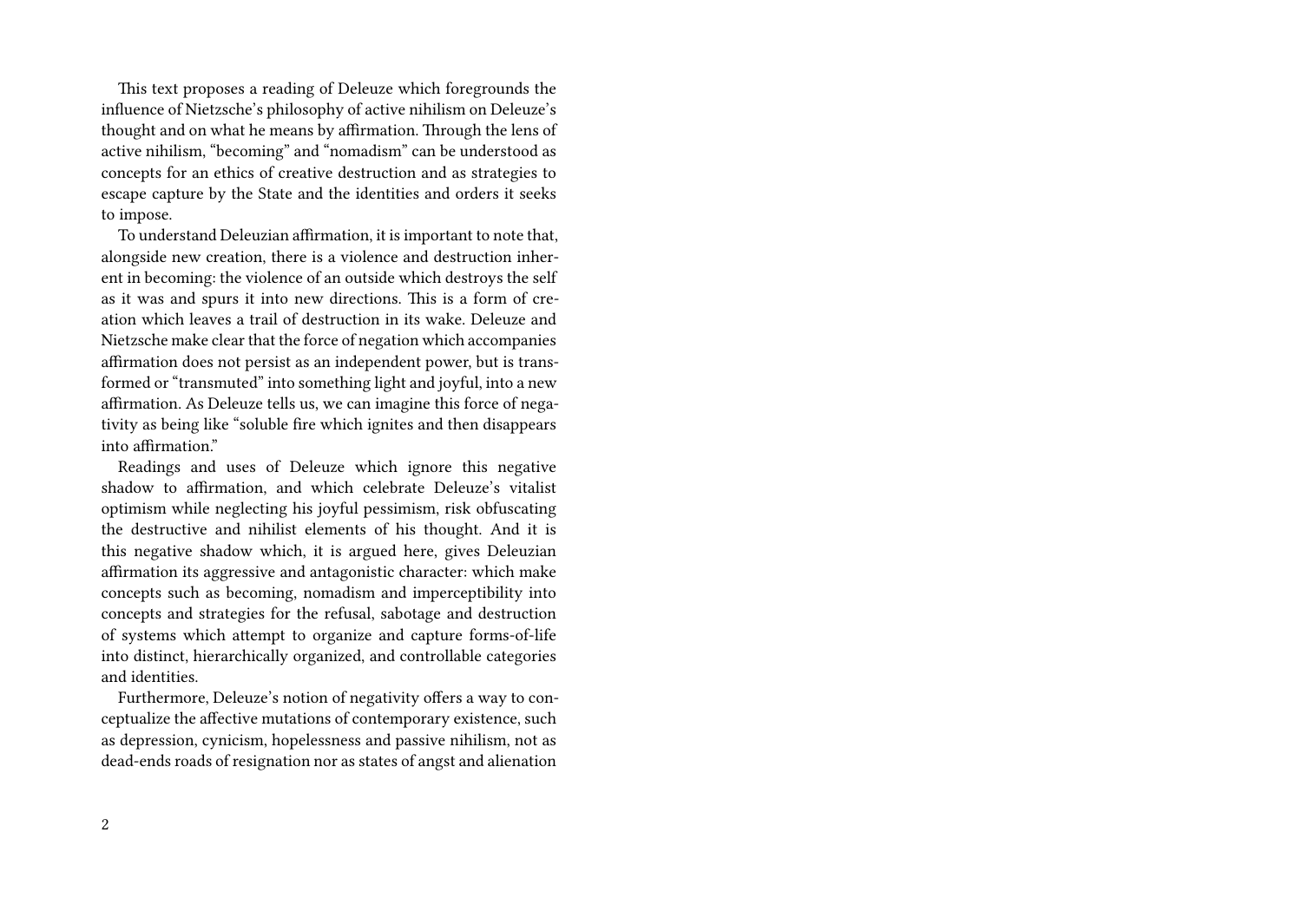to be fetishized, but as strategic resources: fuel to the fires which burn through the existent and open up possibilities of other worlds. In a thesis titled "Escape", Andrew Culp writes:

Cynicism, depression, and hopelessness fill reservoirs unleashed against Empire in revenge for the wounds it causes. Dangerous emotions pose a threat, not just to those who bear them, but to their source, Empire – the political imperative is to channel them. This should not be understood as an uncritical celebration of alienation or a politics of ressentiment. But these dangerous emotions are not unhealthy reactions to a sound world; they should be everyone's natural reaction to the terrible situation facing us all. To throw them away would only rob some subjects of the only thing Empire has ever given them. So instead of avoiding their terrifying energy, dangerous emotions can be made political by giving them an orientation. This politics can become reactionary, as when it is used to restore a lost time or attack abstraction with stubborn disbelief. But once politics is freed from the demands of preservation, reproducibility, and repetition, innovation, difference, and singularity begin to flourish.<sup>2</sup>

This is a counterforce whose strength lies in an "immense capacity for making new galaxies of joy"<sup>3</sup> out of and against the misery of capitalism. Depression, cynicism and hopelessness are transformed from states of paralysis in which our capacity to act is reduced into the negative shadow of insurrectionary joy.

 $^2$  http://www.academia.edu/5516631/Escape\_Dissertation\_, p.136.

<sup>3</sup> Nietzsche, F. (1974 [1844-1900]) *The Gay Science*, "Our Eruptions", Random House: New York, p.86.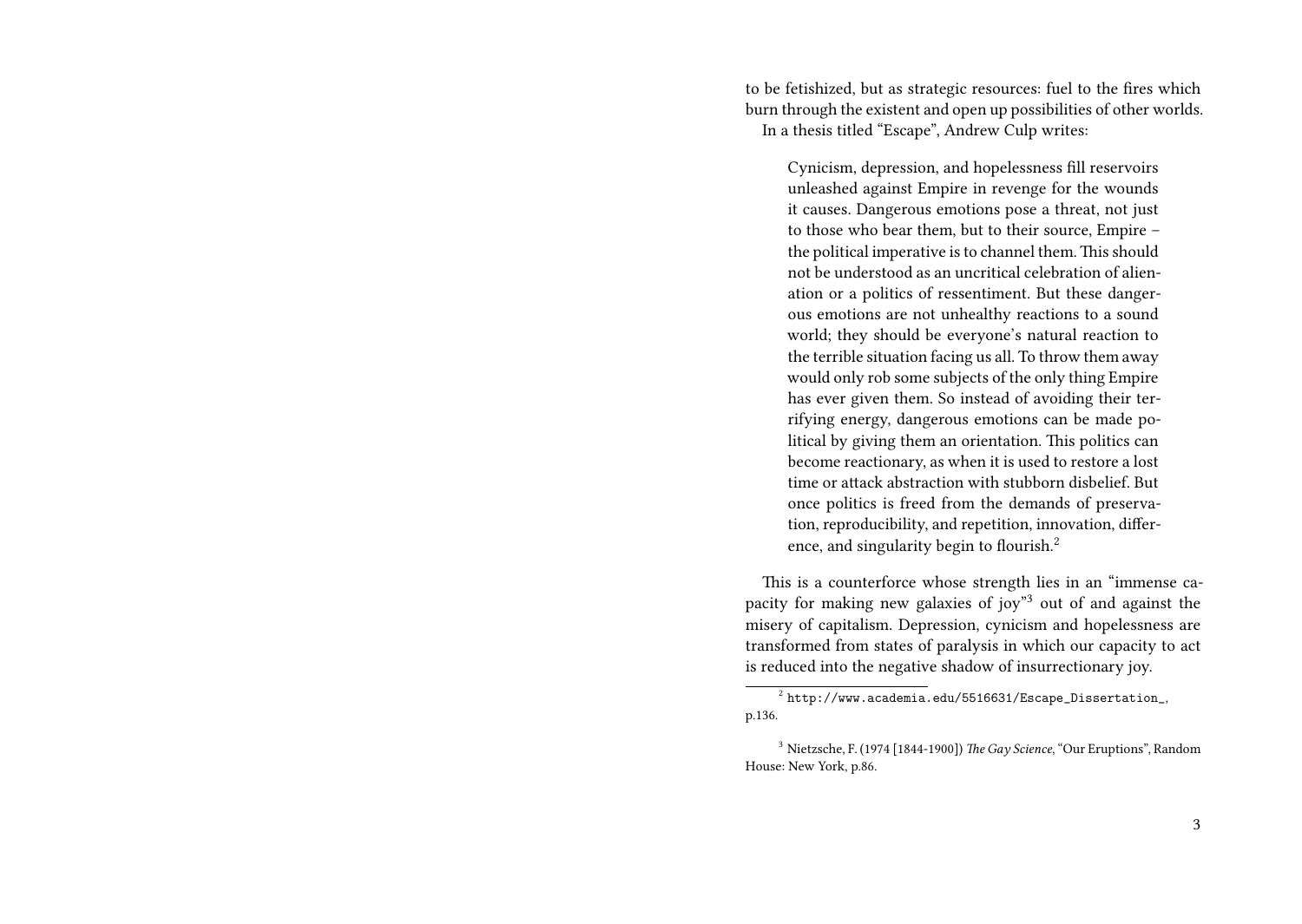A lesson often repeated by Nietzsche is that it is through experiencing pain and suffering we may come to know a more profound joy. He writes:

In the end, lest what is most important remain unsaid: from such abysses, from such severe sickness, also from the sickness of severe suspicion, one returns a newborn, having shed one's skin, more ticklish and malicious, with a more delicate taste for joy, with a tenderer tongue for all good things, with merrier senses, with a second dangerous innocence in joy, more child-like and yet a hundred times subtler than one has ever been before.<sup>4</sup>

## He continues:

A loss is a loss barely for one hour; somehow it also brings us some gift from heaven—new strength, for example, or at least a new opportunity for strength.<sup>5</sup>

Transforming pain into joy, heaviness and *ressentiment* into laughter, lightness and dance is the primary ethical challenge Nietzsche presents us with. In an affirmation of life which envelops the tragedies of the human species, Nietzsche rips apart all doctrines and images of life as inherently full of suffering, misery and struggle. This lesson is carried into anti-capitalist struggle by Deleuze and Guattari. As Foucault writes, Deleuze and Guattari remind us not to "think that one has to be sad in order to be militant, even though the thing one is fighting is abominable."<sup>6</sup>

<sup>4</sup> Ibid. p.37.

<sup>5</sup> Ibid. p.256.

<sup>6</sup> Foucault, M. (1983 [1972]) "Introduction to non-fascist life" in *Anti-Oedipus: Capitalism and Schizophrenia*, G. Deleuze and F. Guattari, Minneapolis: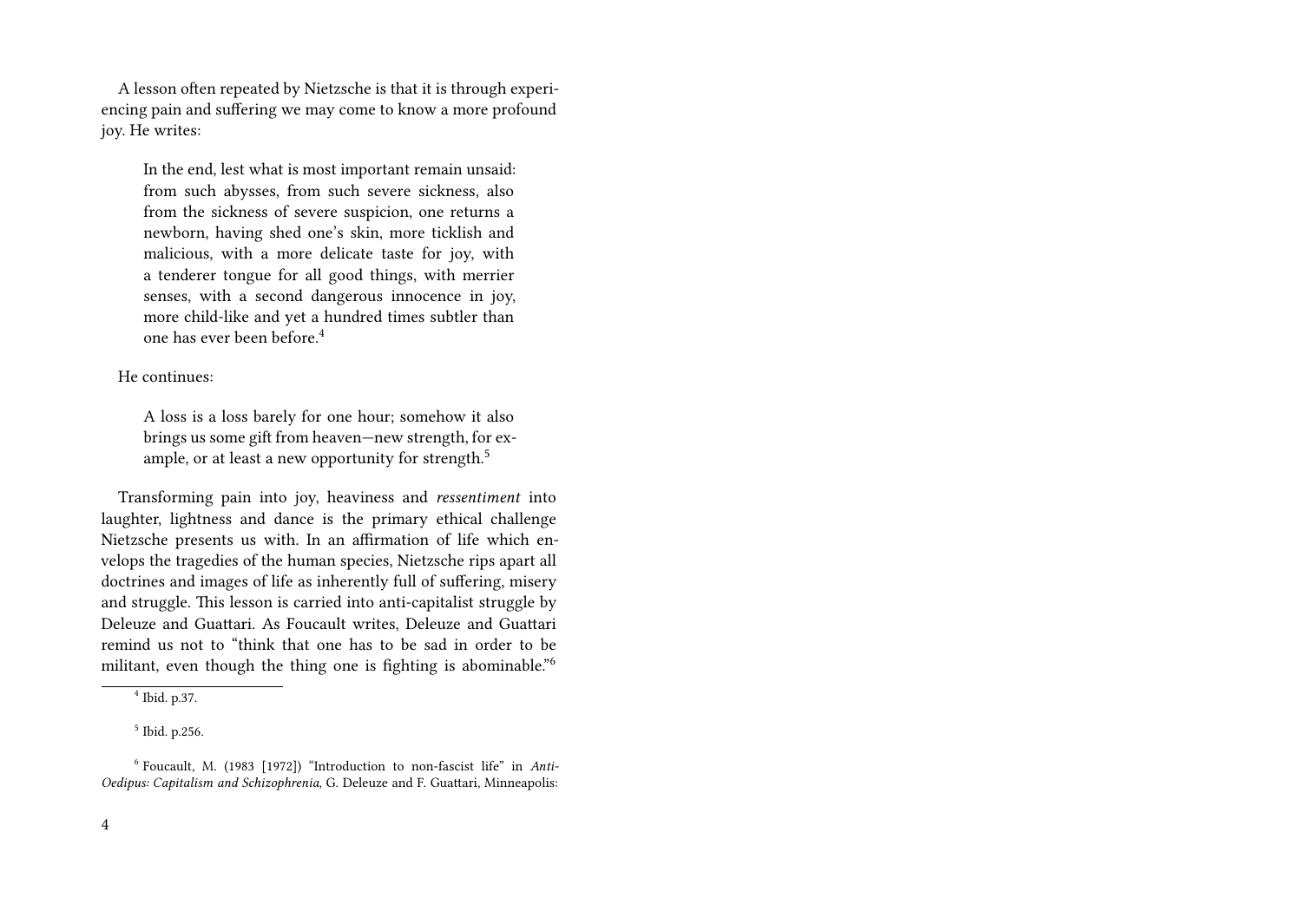**There is a violence and destruction inherent in becoming: the violence of an outside which destroys**

**the self as it was and spurs it into new directions. This is a form of creation which leaves a trail of destruction in its wake.**

Deleuze's affirmative thought then, is philosophy for political nihilists and pessimists who are joyful, who are under no illusion that a communist utopia awaits us on the other side of capitalism, but rather than this perspective leading to miserable resignation it can instead liberate us into the terrains of reckless antagonism and joyful destruction in and against the present, as we fight for impossible and unimaginable futures.

*From Passive to Active Nihilism*

For Deleuze affirmation and negativity are closely related as different powers in the passage from passive to active nihilism. He explains how the negative always precedes and follows the affirmative: that is, affirmation cannot take place with-out a corresponding negation. In Nietzsche and Philosophy, Deleuze begins his discussion of nihilism with a critique of passive nihilism. In nihilism, "it is always the element of depreciation that reigns, the negative as will to power, the will as a will to nothingness."<sup>7</sup> Nihilism is a negativity that is reactive and through which the will to power is lost to "the becoming-reactive of forces" and, for Deleuze and Nietzsche, this reactive negativity needs to be transmuted (or transformed) into an affirmative will if it is going do anything, if it is to take us anywhere and create the conditions for new becomings and new life.

To the question of "how nihilism can be defeated?" Deleuze responds by reversing his critique of nihilism through the elaboration of a second form of nihilism. In his explanation of Nietzsche, Deleuze suggests that a nihilism which is passive and reactive in its mode of negation can only be defeated by a "fully completed and

University of Minneapolis Press.

<sup>7</sup> Deleuze, G. (2006 [1962]) *Nietzsche and Philosophy*, The Athlone Press: London, p.161.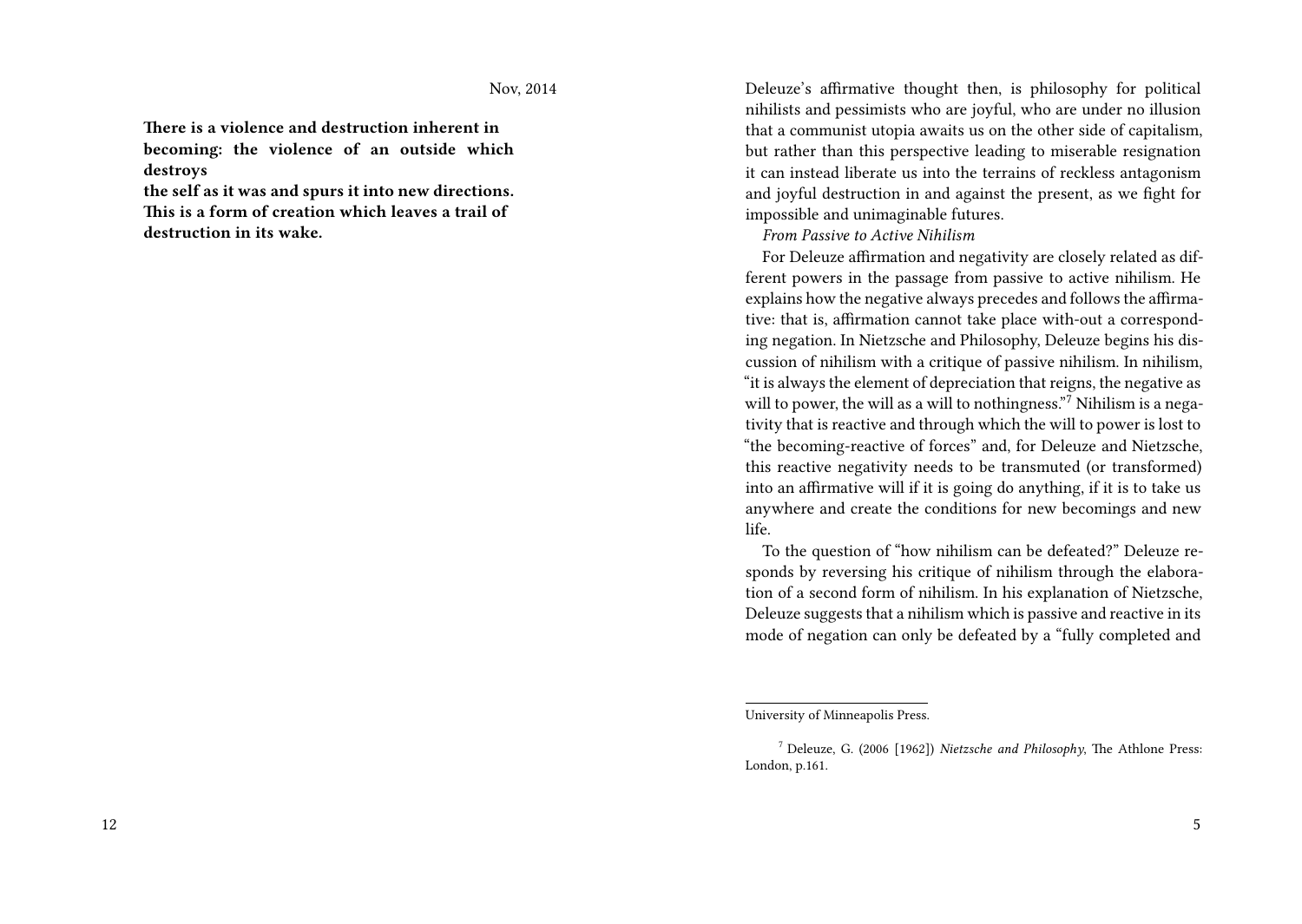finished form of nihilism"<sup>8</sup> This may appear confusing at first blush, but it becomes clearer when understood as relating to Nietzsche's two distinct concepts of passive and active nihilism. Deleuze is here referring to the latter as completed nihilism.

The process of transmutation brings about completed nihilism. Deleuze explains why: "it is only by changing the element of values that all those values dependent on the old element are destroyed."<sup>9</sup> The passive, incomplete form of nihilism characterized by negation, reactionary forces and a will to nothingness is thus overcome through an active nihilism which seeks out the destruction of all old values in order to make way for the affirmation of difference. In this way, trans-mutation, the transformation of negativity into affirmation and difference which Deleuze and Nietzsche are calling for, is conceived of as active nihilism.

Deleuze notes a connection between reactive nihilism and the development of active nihilism: it is the manifestation of the first kind of nihilism which forces us to know the will to power and to gain knowledge of it:

The will to power is spirit, but what would we know of spirit without the spirit of revenge which reveals strange powers to us? The will to power is body, but what would we know of the body without the sickness which makes it known to  $us<sup>10</sup>$ 

In other words, it is through the negative experience of ressentiment, sickness, and the reactive spirit of revenge that we are able to come to know the will to power as the will to affirmation, and to overcome passive nihilism. Nihilism, which was earlier presented

As anarchists and negative spirits, we can make use Deleuze's particular conception of negativity, and its articulation of a force of destruction which is "active, aggression profoundly linked to affirmation," and in which "critique is destruction as joy, the aggression of the creator."<sup>23</sup> In this way, we can bring the philosophy of active nihilism, as an ethics and a weapon, to our terrains of disorderly and antagonistic composition.

This philosophy teaches us the crucial importance of not becoming reactive to forces of repression and offers an ethics to combat affects of defeat issuing from the inevitable losses of the struggles in which we are engaged. Deleuze's active nihilism also offers a philosophical framework for thinking through and against the nihilism of late capitalism; to experience the current organization of social misery as that which we must come to know in order to destroy; to *destroy what destroys you*.

Of the demon who follows Zarathustra on his travels on earth, Deleuze writes that he represents the purely negative form of nihilism, "because he denies every-thing, despises everything, he also believes he is taking negation to its supreme degree". In the character of this demon we are given a warning against "living off of negation as an independent power" as "having no other quality but the negative […] a creature of *ressentiment*, hate and revenge."<sup>24</sup> Similarly, we can draw a difference between a fatalist and total nihilism which arms itself solely with forces of negation, and an active nihilism which is capable of both affirmation and negation; which sets upon the negation of the existent through affirmative destruction.

## Lucrezia

<sup>8</sup> Ibid.

<sup>9</sup> Ibid.

<sup>10</sup> Ibid. p.162-163.

<sup>23</sup> Deleuze, G., (2006 [1962]) *Nietzsche and Philosophy*, The Athlone Press: London, p. 81.

<sup>24</sup> Deleuze, G., (2006 [1962]) *Nietzsche and Philosophy*, The Athlone Press: London, p. 169.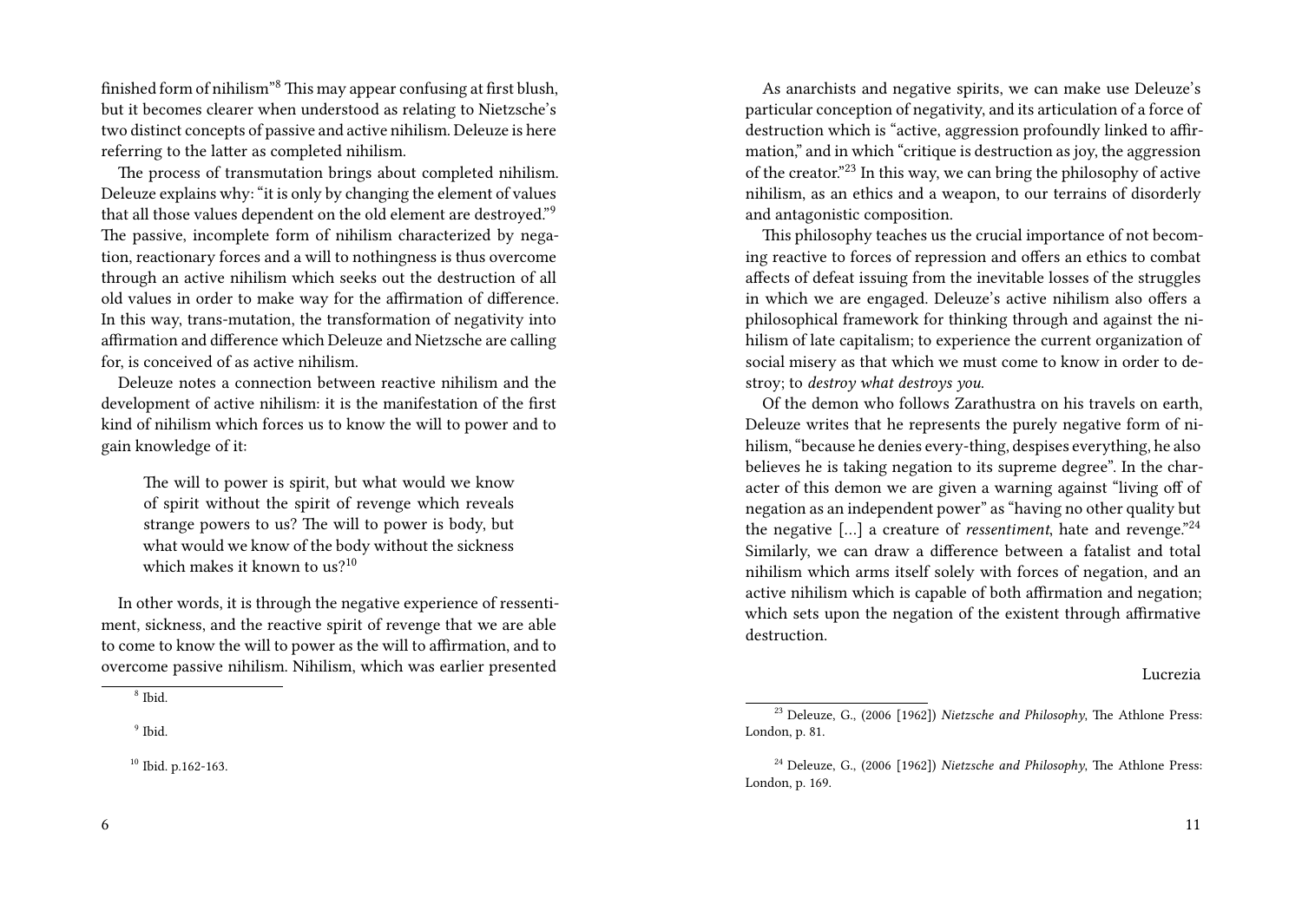Negativity then, clearly has a place in Deleuze's thought and within Deleuze's concept of affirmation, as is seen in his reading of Nietzsche's philosophy of active nihilism. Deleuze makes it clear that affirmation cannot take place without the negative, as that which both drives us to affirm and as a force destruction which opens the way for creation. Affirmation can only occur through the transformative power of an active nihilism, a desire for "overcoming". In order to establish the will to power as a will to affirm, we must first pass through the passive negativity of *ressentiment*; to know what it is that makes us suffer in order to seek the destruction of these forces, but not destruction as an end in itself but rather as necessary for affirmation.

Negativity is however always secondary to affirmation for Deleuze; it is its "zealous servant", while "[o]nly affirmation subsists as in independent power". Negativity becomes "absorbed" into affirmation like "soluble fire" so that only affirmation persists as a power: "the whole of negation is converted in its sub-stance, transmuted in its quality, *nothing remains of its own power of autonomy*". As Deleuze writes: "we are concerned with negations, but with negations as *powers of affirming*." Negativity is therefore key to affirmation but ultimately it is always superseded by affirmation, remaining only as "*the mode of being* of affirmation."<sup>21</sup> There is thus no purpose in sustaining negativity as an autonomous force and it is a mistake to consider it as such: negativity is understood by Deleuze as a force of the will to power only when it is transmuted into affirmation. The purpose of Deleuze's concept of negation is always and only in how it "opens the field of affirmation."<sup>22</sup>

by Deleuze as a negative force needing to be defeated makes its second appearance as an active force, and is presented as key to the will to power: "thus nihilism, the will to nothingness, is not only a will to power, a quality of the will to power, but the *ratio cognoscendi* [principle] of the will to power in general". This principle of nihilism is however not an end to itself, but is a necessary step towards affirmation. As Deleuze writes: "Nihilism expresses the quality of the negative as*ratio cognoscendi* of the will to power; but it cannot be brought to completion without transmuting itself into the opposite quality, into affirmation as *ratio essendi* [raison d'être] of the same will."<sup>11</sup> And elsewhere: "Destruction becomes active to the extent that the negative is transmuted and converted into affirmative power: the 'eternal joy of becoming' which is avowed in an instant, the 'joy of annihilation', the 'affirmation of annihilation and destruction.'"<sup>12</sup> Here again we can see how negation and its appearance as nihilism are only complete when they are transformed into an affirmative force of joyful destruction and creation.

In the transmutation of negativity into affirmation there is a "change in quality"13, from a negative quality to an affirmative one. This qualitative change brings about a radical transformation: "in place of depreciated life we have a life which is affirmed – and the expression 'in place of' is still incorrect. It is the place itself which changes.<sup>"14</sup> The negative is said to become a power of affirming when it is no longer at the service of reactive forces but instead "is subordinated to affirmation and passes into the service

<sup>21</sup> Deleuze, G., (2006 [1962]) *Nietzsche and Philosophy*, The Athlone Press: London, p.166-169.

<sup>22</sup> Hardt, M. (1993) *Gilles Deleuze: An Apprenticeship in Philosophy*, UCL Press: London, p.116.

 $11$  Ibid.

<sup>12</sup> Ibid. 164. and quotes from Nietzsche F. (1888) *Ecce Homo*.

<sup>13</sup> Ibid. p. 165.

 $14$  Ibid.